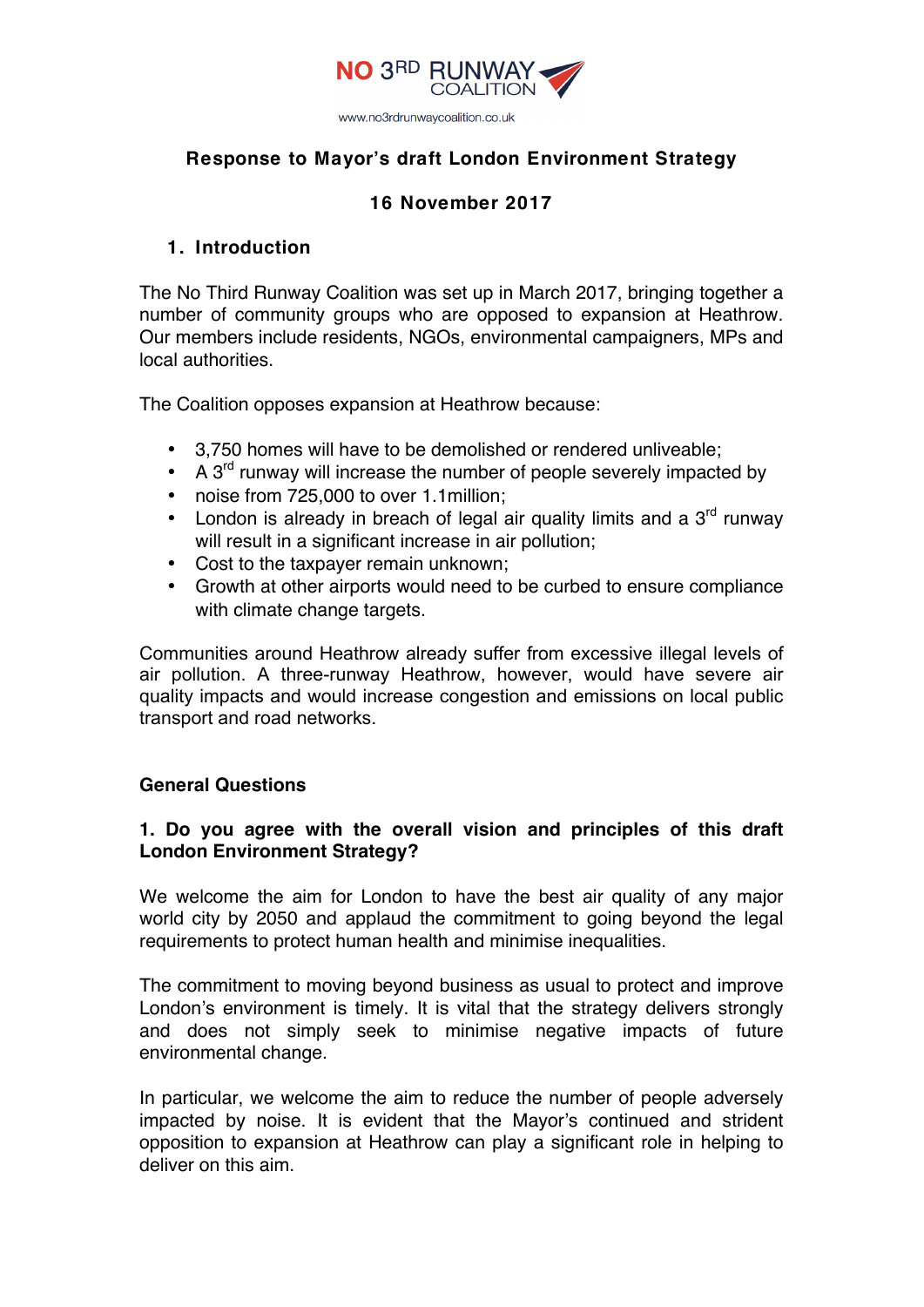

**2. To achieve the policies and proposals in this strategy, which organisations should the Mayor call upon to do more (for example central and local government and business) and what should the priorities be?**

The Mayor must call upon central government to scrap its support for expansion at Heathrow.

The Mayor should ask that government demonstrate how it intends on meeting legally binding climate change and air quality targets. This should include the setting of specific decarbonisation targets for non-transport sectors of the economy that will be required if expansion at Heathrow takes place.

The Mayor should also call upon central government to follow his lead in addressing London's air pollution crisis. It is simply not good enough for central government to seek to pass the buck to local government that does not have the resource, finances or capacity to address a problem that does not respect borough boundaries.

## **3. Do you agree that this draft London Environment Strategy covers all the major environmental issues facing London?**

Yes.

**4. There are a number of targets and milestones in this draft London Environment Strategy, what do you think are the main key performance indicators that would demonstrate progress against this integrated strategy?**

No comment.

## **5. What are the most important changes Londoners may need to make to achieve the outcomes and ambition for this strategy? What are the best ways to support them to do this?**

No comment.

#### **Air Quality**

• *Do you agree that the policies and proposals outlined will meet the Mayor's ambitions for air quality in London and zero emission transport by 2050? Is the proposed approach and pace realistic and achievable, and what further powers might be required?*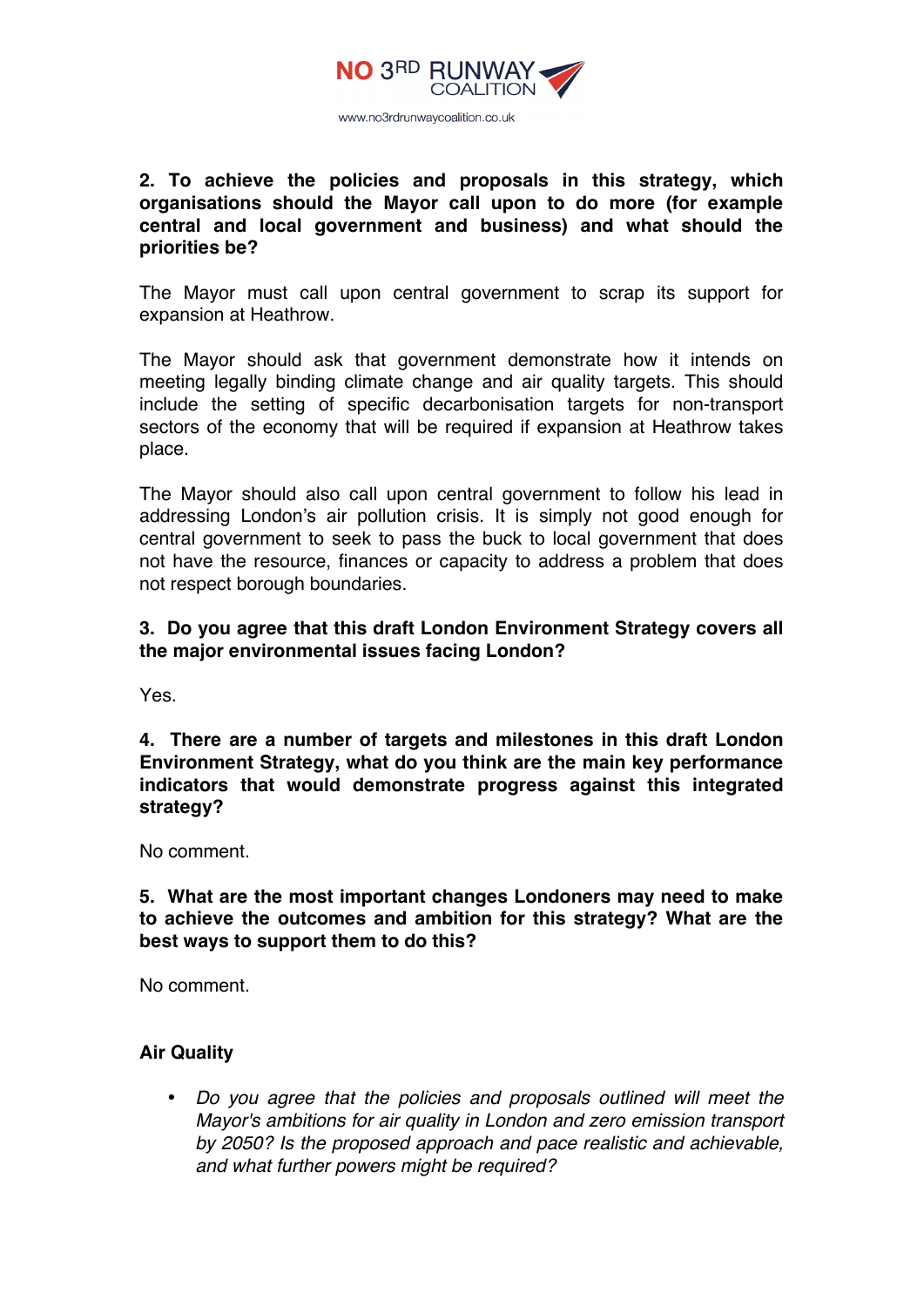

The Coalition welcome **Objective 4.2** that seeks to meet legal limits on air quality as soon as possible.

In Proposal 4.2.2b on Heathrow the Mayor has set out some key tests that supports his policy of opposition to expansion. It is clear from the government's latest appraisal of the scheme (in the updated National Policy Statement on Airports) that expansion at Heathrow results in a 'high risk' of exceeding legal air quality limits.

It's beyond doubt that expansion would worsen pollution compared with a noexpansion future. Analysis by the Airports Commission (2014) found that by 2030:

- The scheme would increase emissions of nitrogen oxides by 26% above the 'do minimum' two-runway scenario predominantly as a result of increased aircraft emissions;
- Expected exceedences of the National Emissions Ceiling Directive (NECD) limits for both NOx and particulate matter would be exacerbated by expansion. The UK has so far been compliant with the NECD but current projections suggest future breaches are likely.

The Airports Commission Report showed that, without mitigation, Heathrow expansion would lead to the Bath Road having the worst NO2 concentrations in Greater London. Government has since failed to demonstrate that a threerunway Heathrow won't have the worst NO2 concentrations in Greater London - risking the compliance of the zone and EU fines on the UK.

The updated NPS on Airports accepts that without effective mitigation that expansion will result in both an increase in congestion and emissions.

**The Government has failed to demonstrate that Heathrow expansion can be consistent with legal obligations on air quality** In particular, it is unclear why any airport expansion should start before air quality has been consistently met at all nearby sites.

The Mayor should seek to increase the fees on existing road user charging schemes to help facilitate the switch to a ultra low carbon vehicles. In particular, there should be a new charge zone around Heathrow airport – perhaps as part of the extension of the ULEZ to incorporate the boundaries of those boroughs closest to the airport.

Both the Airports Commission and TfL have suggested that if Heathrow expands and expects to deliver zero increase in airport related traffic, a road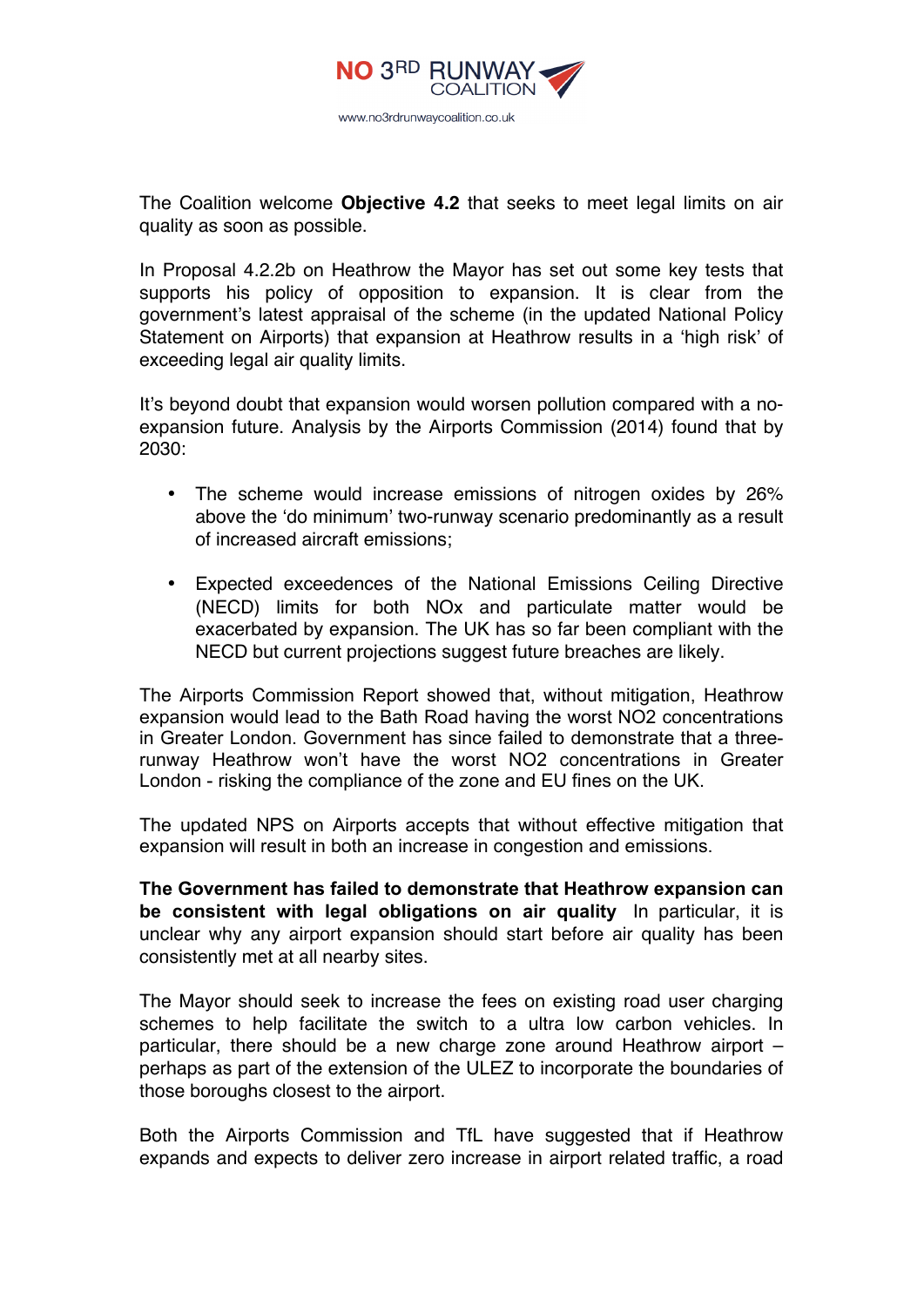

user-charging scheme (at around £40) would be required around the airport. This would be in addition to existing London congestion-charging schemes.

Proposal 4.2.1 on freight will be particularly important should expansion at Heathrow occur owing to the significant increase in freight traffic on London's roads.

The Mayor could seek further powers that enable his office to levy fines on businesses that are significant polluters should they fail to decarbonise sufficiently quickly or who seek to flout air quality limits.

The Mayor could be even more ambitions in some the deadlines set in the plan. For example, he could bring forward the deadline to remove diesel vehicles from London to 2025 rather than 2030. Additionally, such bans on diesel vehicles could be introduced at specific air quality hotspot even earlier, say by 2020.

The establishment of a zero emission zone around Heathrow airport by 2025 would provide significant assistance to the delivery of the Mayor's wider ambitions for London.

• *Do you agree with the Mayor's policies and proposals to raise Londoners' awareness of the impacts of poor air quality?* 

The Coalition welcome proposal 4.1.1a to provide better information about air quality and would be keen to work with the Mayor's office to deliver this proposal.

• *Do you agree with the Mayor's policies and proposals to safeguard the most vulnerable from poor air quality?* 

Yes.

• *Would you support emergency measures, such as short-term road closures or vehicle restriction, during the periods of worst air pollution (normally once or twice a year)?* 

Yes, particularly on local roads around Heathrow. Analysis by TfL shows that a third runway at Heathrow would result in increased delays at junctions and average speeds becoming slower on the local road network. This would inevitably result in an increase in emission, potentially ensuring that parts of West London would require emergency measures all year round to alleviate the levels of air pollution.

• *Do you agree with the proposed approach to reducing emissions from non-transport sources (including new buildings, construction equipment, rail and river vehicles and solid fuel burning)?*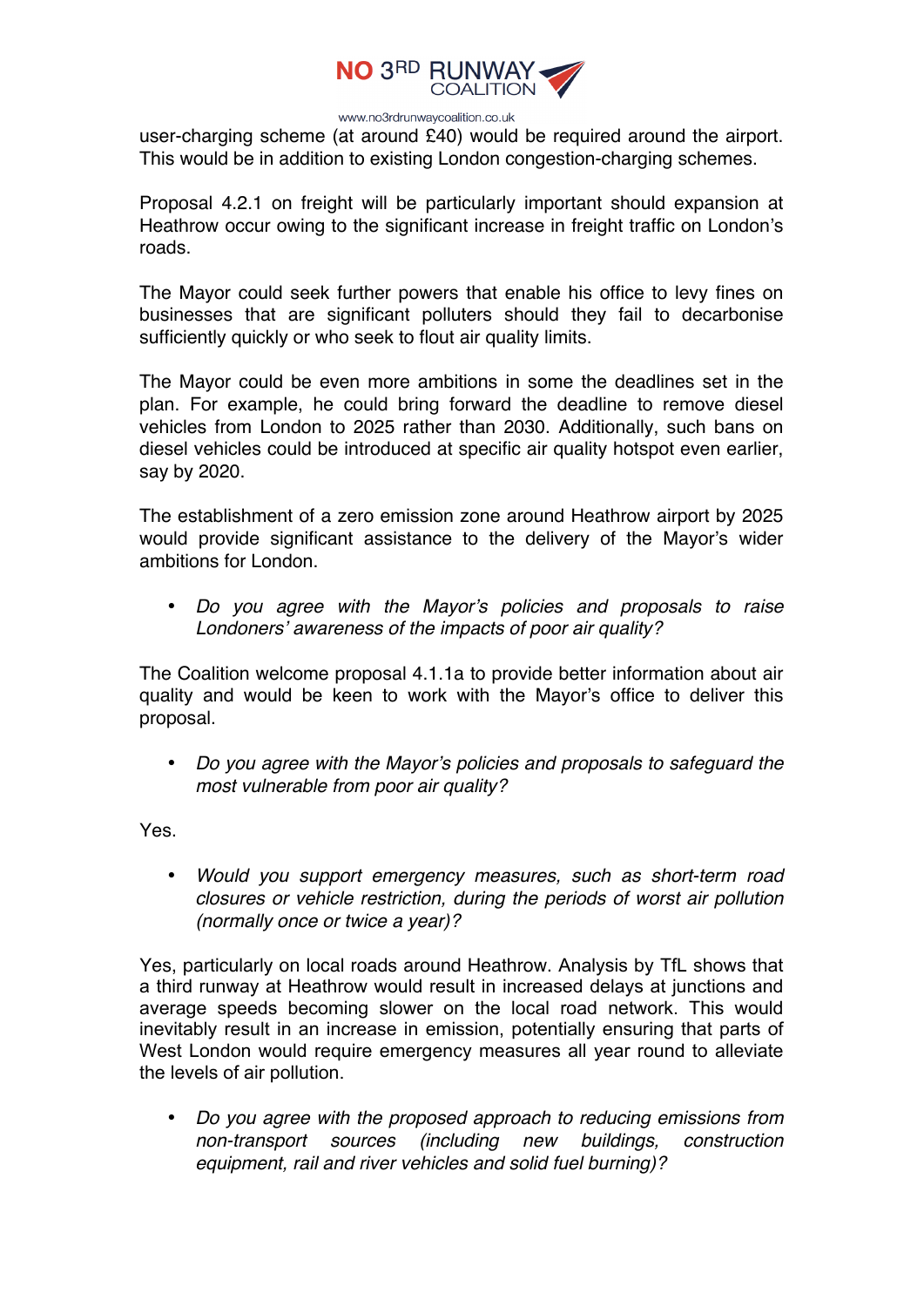

The proposed approach seems sensible and comprehensive.

• *Please provide any further comments on the policies and programmes mentioned in this chapter.* 

Proposal 4.2.1 on freight will be particularly important should expansion at Heathrow occur owing to the significant increase in freight traffic on London's roads.

It is interesting to note that the Health Impact Assessment has concluded that there would be no negative effects on air quality from the Mayor's policies.

The Mayor's calls on government combined in Policy 4.2.4b are comprehensive and if implemented would make significant progress towards meeting legal limits. It would be useful to know what plans the Mayor has to ensure that his suggestions are incorporated into central government strategies.

# **Climate Change Mitigation and Strategy**

• *Do you agree that the policies and proposals outlined will meet the Mayor's ambition to make London a zero carbon city by 2050? Is the proposed approach and pace realistic and achievable?* 

It is difficult to state with confidence that the proposals will ensure that London is a zero carbon city by 2050. This is due to the large proportion of emissions that are generated by sectors of the economy (energy, manufacturing) that sit outside of the remit of the Mayor of London.

The threefold increase in the rate of emissions reduction is complex and challenging and is heavily reliant on concerted action by government at a national level.

There are serious concerns about the Government's Clean Growth Strategy given that aviation emissions are barley mentioned. All reputable evidence to date indicates that keeping aviation emissions to 2005 levels will be challenging even without runway expansion. In its progress report to Government in June 2017, the CCC had the following to say on aviation:

*"If aviation emissions are anticipated to be higher than 2005 levels – as in the central case in the business case for an additional runway at Heathrow airport – then other sectors would have to plan for correspondingly higher emissions reductions. We would expect to see this reflected in the Government's plan for meeting the fourth and fifth carbon budgets."*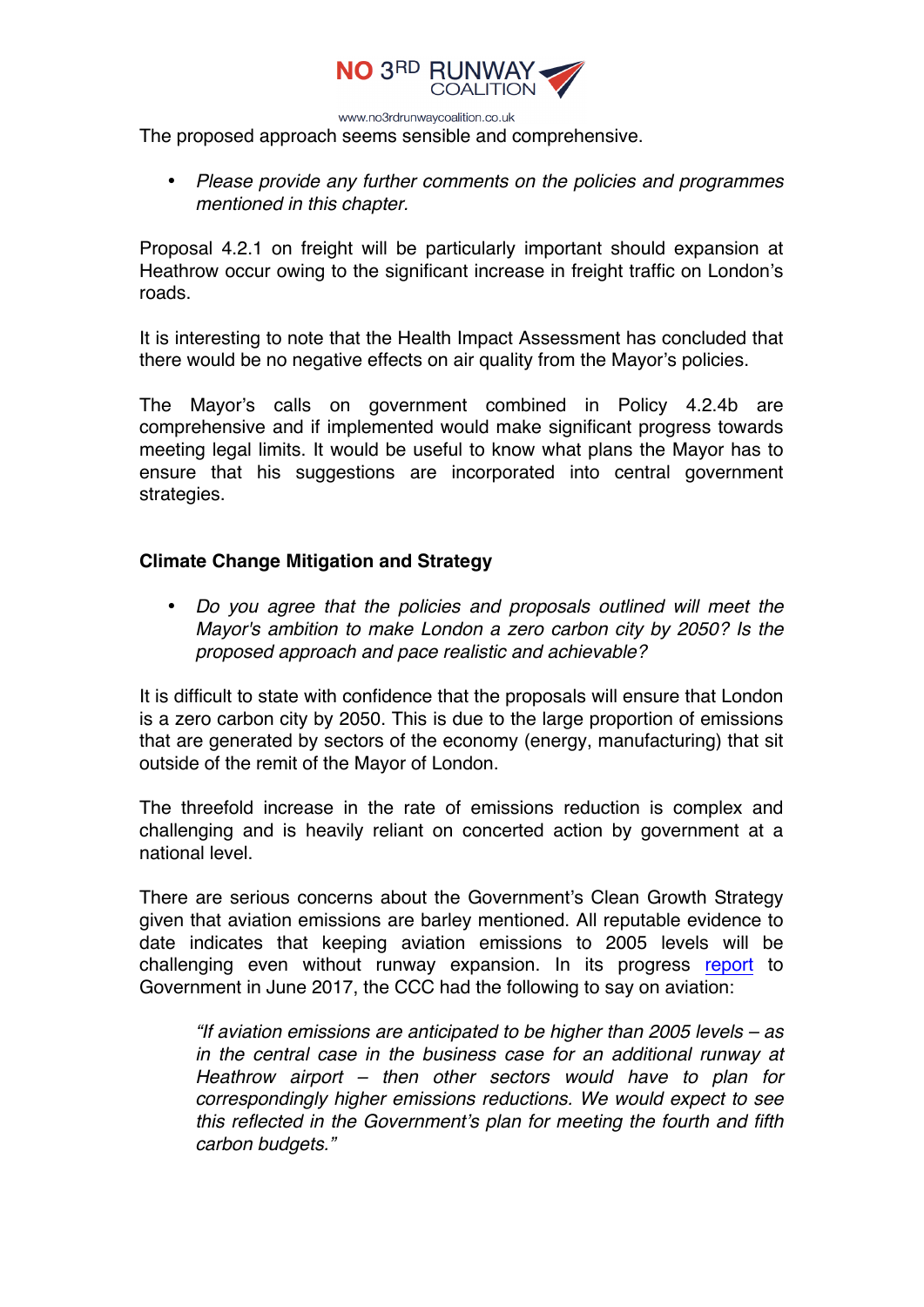

To date there has been no evidence produced by government that would instil confidence that the fourth and fifth carbon budgets will contain the measures necessary to achieve such reduction. Indeed, rather than providing any detail, the clean growth strategy simply seems to imply that the emissions levels can be met as long as action is taken in other sectors.

It appears that the Government has now calculated that anticipated emissions cuts from other sectors will not only be met but also exceeded. It should make publicly available any work undertaken that supports such a conclusion.

It is crucial that those sectors of the economy that will be required to pick up the shortfall caused by growth in aviation emission. In particular, Parliament should be made aware of what the likely impact will be on consumers' bills.

Heathrow airport, already responsible for half the total emissions from UK aviation, must not be allowed to expand until the Government has an answer on how to tackle the sector's CO2. The strategy effectively admits that it's not possible to meet the CCC's recommendation for keeping aircraft emissions within the limits of the Climate Change Act while building a third runway, but seems to have no answer on how it will account for this.

The failure to address this issue is a serious abdication of Government responsibility.

• *To achieve the Mayor's zero carbon ambition we estimate (between now and 2050), up to 100,000 homes will need to be retrofitted every year with energy efficiency measures. Do you agree with the Mayor's policies and proposals to achieve his contribution to this? What more can central government and others do to achieve this?* 

The ambition seems sensible.

• *Which policies or programmes would most motivate businesses to reduce energy use and carbon emissions?* 

No Comment.

• *Please provide any further comments on the policies and programmes mentioned in this chapter, including those in the draft solar action plan and draft fuel poverty action plan that accompany this strategy.* 

#### **Climate Change Adaptation**

• *Do you think the Mayor's policies and proposals are sufficient to increase London's resilience to climate change?* 

The policies and proposals seem appropriate.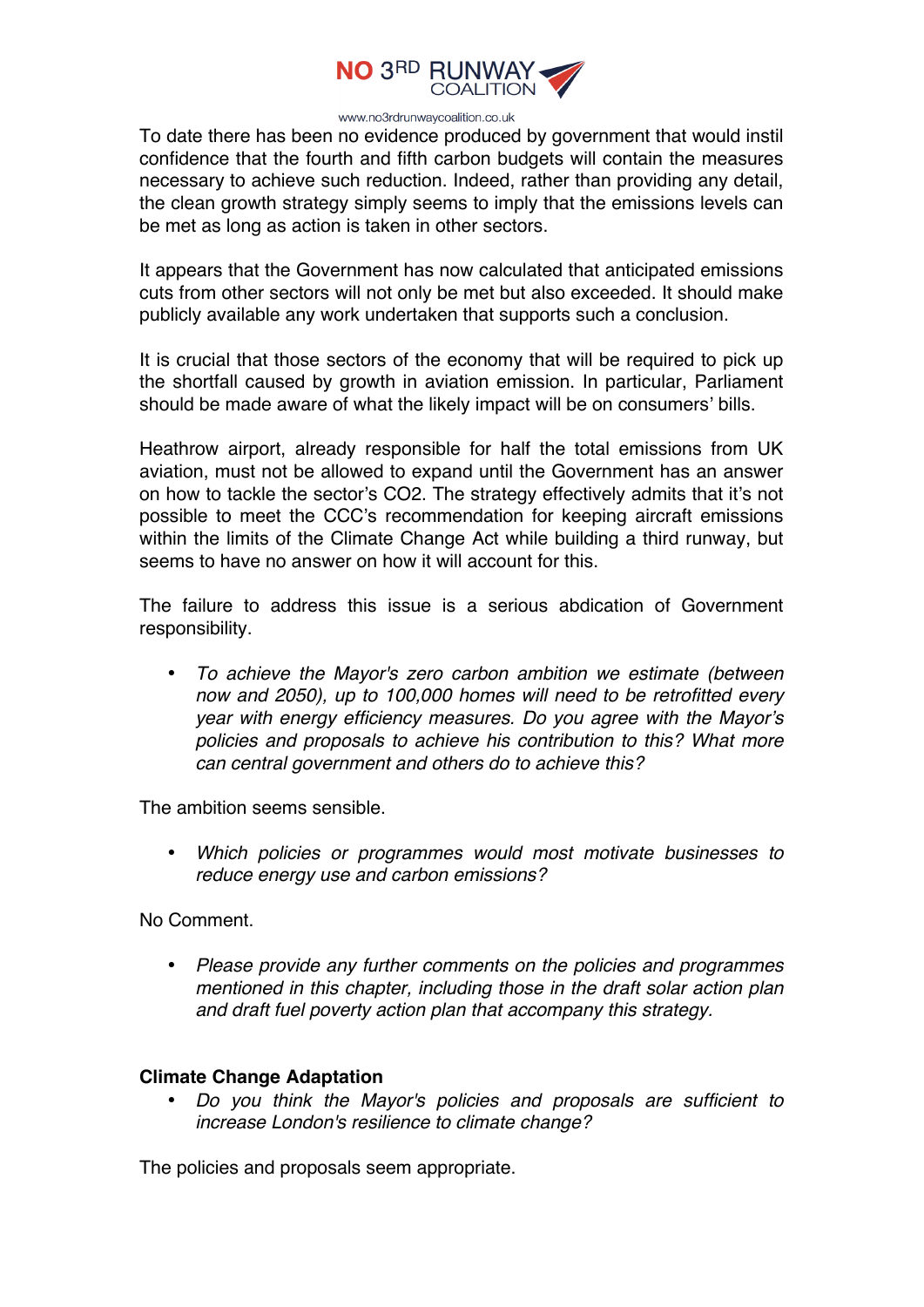

• *Do you agree with the Mayor's policies and proposals to make Londoners, more aware of the risks of climate change, like overheating in buildings and flooding following heavy downpours?* 

Absolutely.

• *Do you agree with the Mayor's policies and proposals to reduce water demand and leakages in London?* 

No comment.

• *What do you see as the biggest opportunities to tackle climate change risks in London and how can the Mayor support this?* 

No comment.

• *Please provide any further comments on the policies and programmes mentioned in this chapter.* 

No comment.

#### **Ambient Noise**

• *Are there any other actions you think the Mayor should be taking to work with the boroughs and other key stakeholders to reduce noise?* 

The Mayor should lobby central government to introduce noise mitigation measures tailored specifically for aircraft noise. Currently, the DfT relies on a figure for calculating compensation based on road traffic – this is clearly unacceptable for communities next to airports where the noise from aircraft engines is many magnitudes more intrusive.

It would also be beneficial if the Mayor could ask the government to produce an assessment of the impact of aircraft noise from flights lower than 3,000m. Changes to airspace and approach paths mean that larger 'quieter' aircraft may be flying lower over many communities. This has the potential to significantly worsen the noise level experience by Londoners in many parts of the city.

• *Do you think that the boroughs and the Mayor have sufficient powers to manage noise across London? If not, what additional powers are required and which organisation should hold them?* 

The Mayor should seek to have representation on the Independent Noise Ombudsman once established to ensure that the views of city hall are